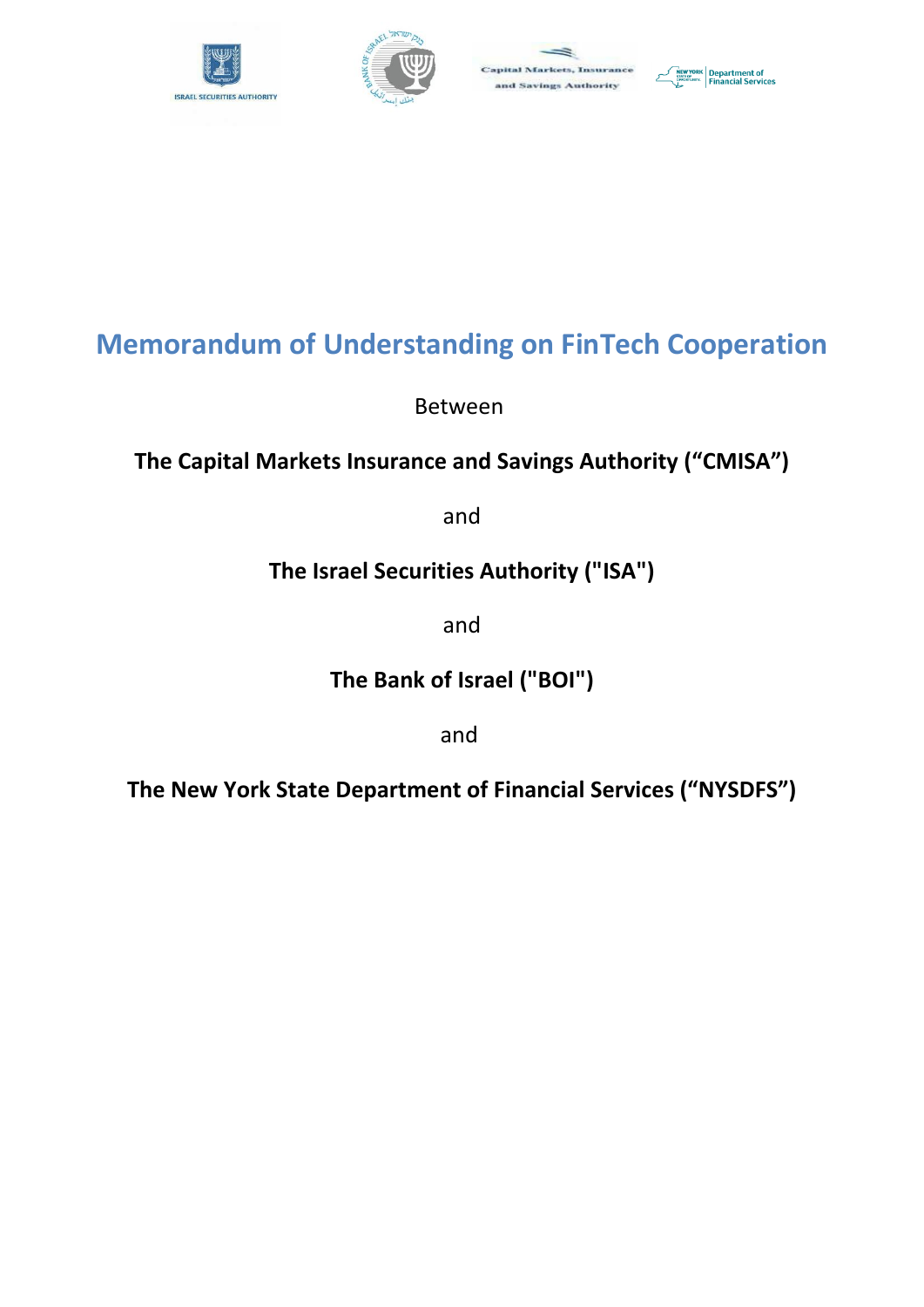





## **Contents**

- 1. Definitions
- 2. Purpose of the Memorandum of Understanding
- 3. FinTech functions provided by the Authorities
- 4. Principles for cooperation
- 5. Scope of cooperation (Referrals & Information Sharing)
- 6. Permissible use of information and confidentiality
- 7. Contact points
- 8. Entry into effect, modification and termination

Appendix 1: Contact details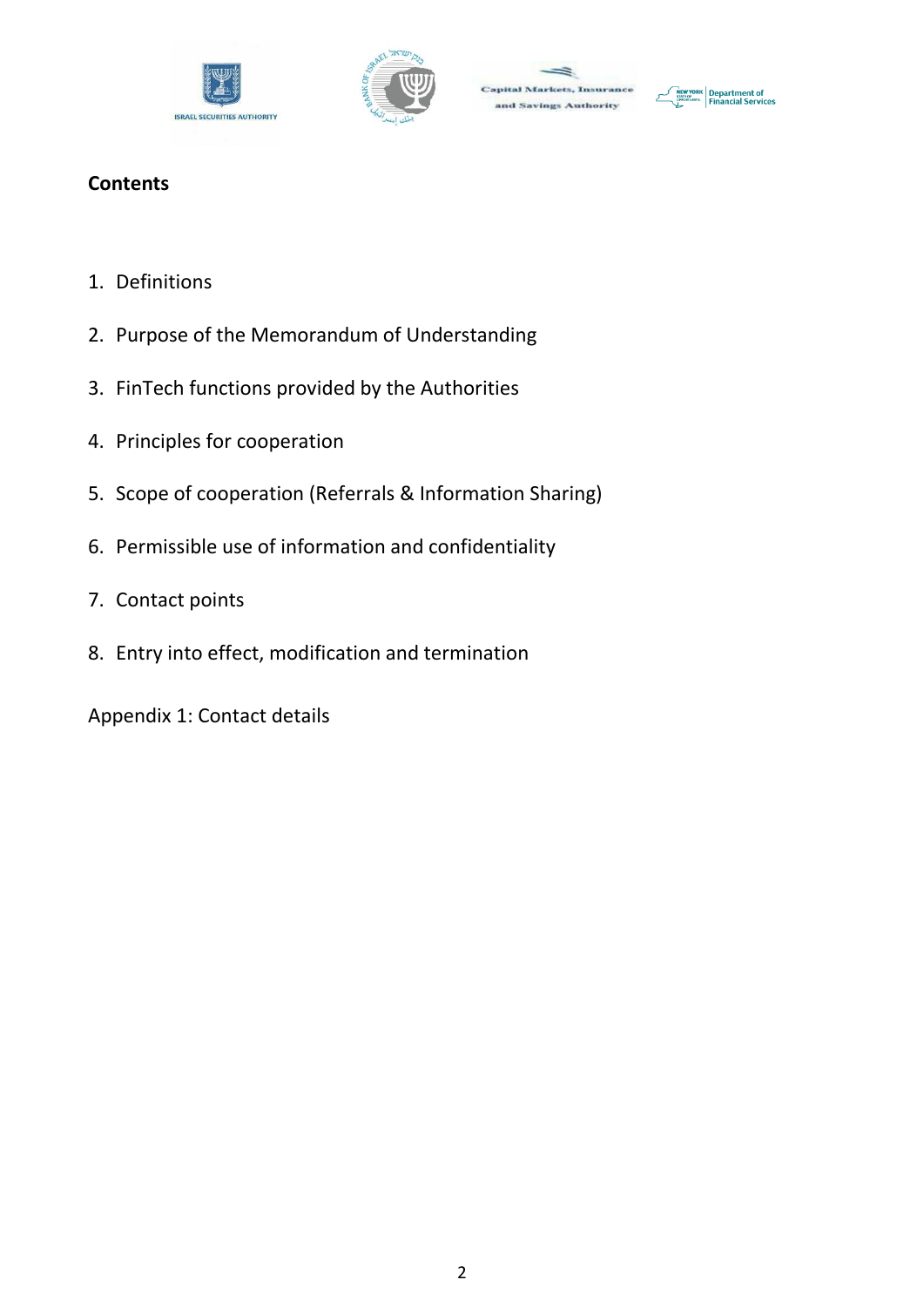





#### **Article 1 Definitions**

For the purpose of this Memorandum of Understanding:

- a) "**Authorisation**" means the process of licensing, registering, approving, authorising or otherwise bringing an entity under either Authority's supervisory remit so that it is authorised to carry on business in providing a financial service or issuing a financial product in the relevant Authority's jurisdiction, and "Authorised" has a corresponding meaning.
- b) "**Authority**" means the CMISA or ISA or BOI or the NYSDFS, and collectively will be referred to as "the Authorities".
- c) "**BSD**" means the Banking Supervision Department at the BOI; and any reference in this Memorandum of Understanding to the BOI, including any reference to an "Authority" which is relevant to the BOI, will be in the context of the authorities and functions of the BSD set by the Israeli law.
- d) "**Confidential Information**" means any non-public information obtained by an Authority pursuant to this Memorandum of Understanding.
- e) "**Financial Innovator**" means any entity, which provides or intends to provide Innovative Financial Services in either of the Authorities' jurisdictions.
- f) "**FinTech**" means any innovative financial technology that will be used or is intended to be used by Financial Innovators.
- g) "**Innovation Function**" means the function in an Authority expected to provide support to Financial Innovators in their respective markets.
- h) "**Innovative Financial Services**" means any services that are provided by means of FinTech.
- i) "**Receiving Authority**" means the Authority that is receiving a Financial Innovator referral to the Receiving Authority; and
- j) "**Referring Authority**" means the Authority that is referring a Financial Innovator to the Receiving Authority; and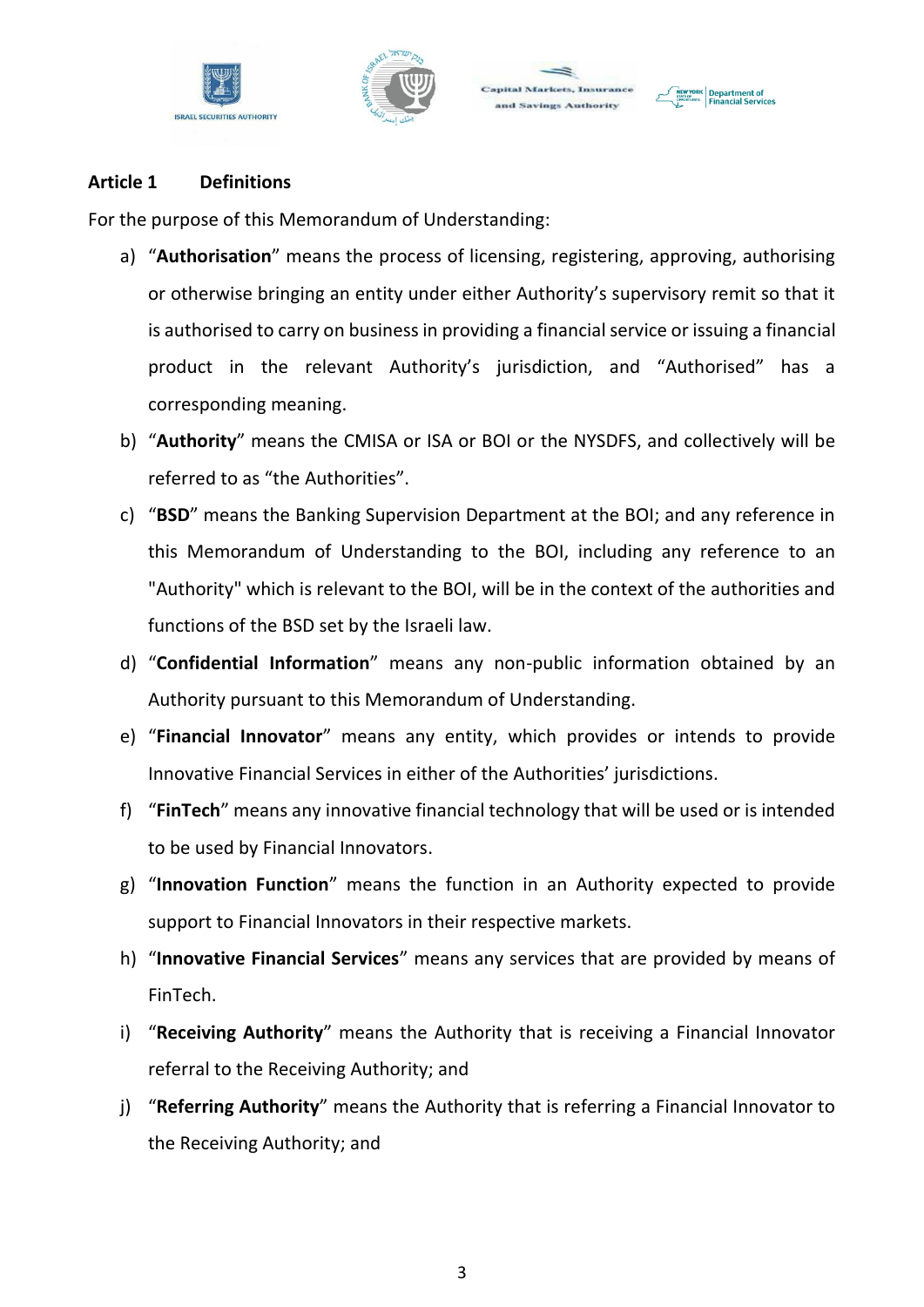



Department of



#### **Article 2 Purpose of the Memorandum of Understanding**

- 1. The Authorities intend to cooperate with the aim of encouraging and enabling innovation in their respective financial services industries and of supporting Financial Innovators in meeting the Regulations in each other's jurisdictions as may be required to offer Innovative Financial Services in the respective financial markets. To this end, they have established or will establish a specific FinTech-friendly environment and designate FinTech functions, as set forth below.
- 2. The Authorities believe that by cooperating with each other, innovation in financial services, consumer or investor protection and subsequently competitiveness will be enhanced in their respective markets.
- 3. Enhanced cooperation between the Authorities is intended to facilitate Financial Innovators to enter and provide Innovative Financial Services in the other jurisdiction.

#### **Article 3 FinTech functions provided by the Authorities**

- 1. **CMISA** is set to promote and enable the technological and business innovation in the area of financial services. CMISA published its digital vision<sup>1</sup> in which CMISA encourages initiatives and investments in FinTech which are aimed at promoting digitation of services and work processes in the insurance and long-term saving markets. In addition, CMISA aims at facilitating a relevant Israeli regulatory regime for Fintech and InsureTech innovators, while at the same time removing regulatory hurdles, where relevant, that might hinder financial innovation.
- 2. In July 2018, the **ISA** established a FinTech Innovation Hub. This initiative is aimed at promoting common discourse between the ISA and relevant players in the field of

1

<sup>&</sup>lt;sup>1</sup> The CMISA's paper stating its digital vision can be found, in Hebrew, in the following page https://mof.gov.il/hon/documents/digitalvision.pdf.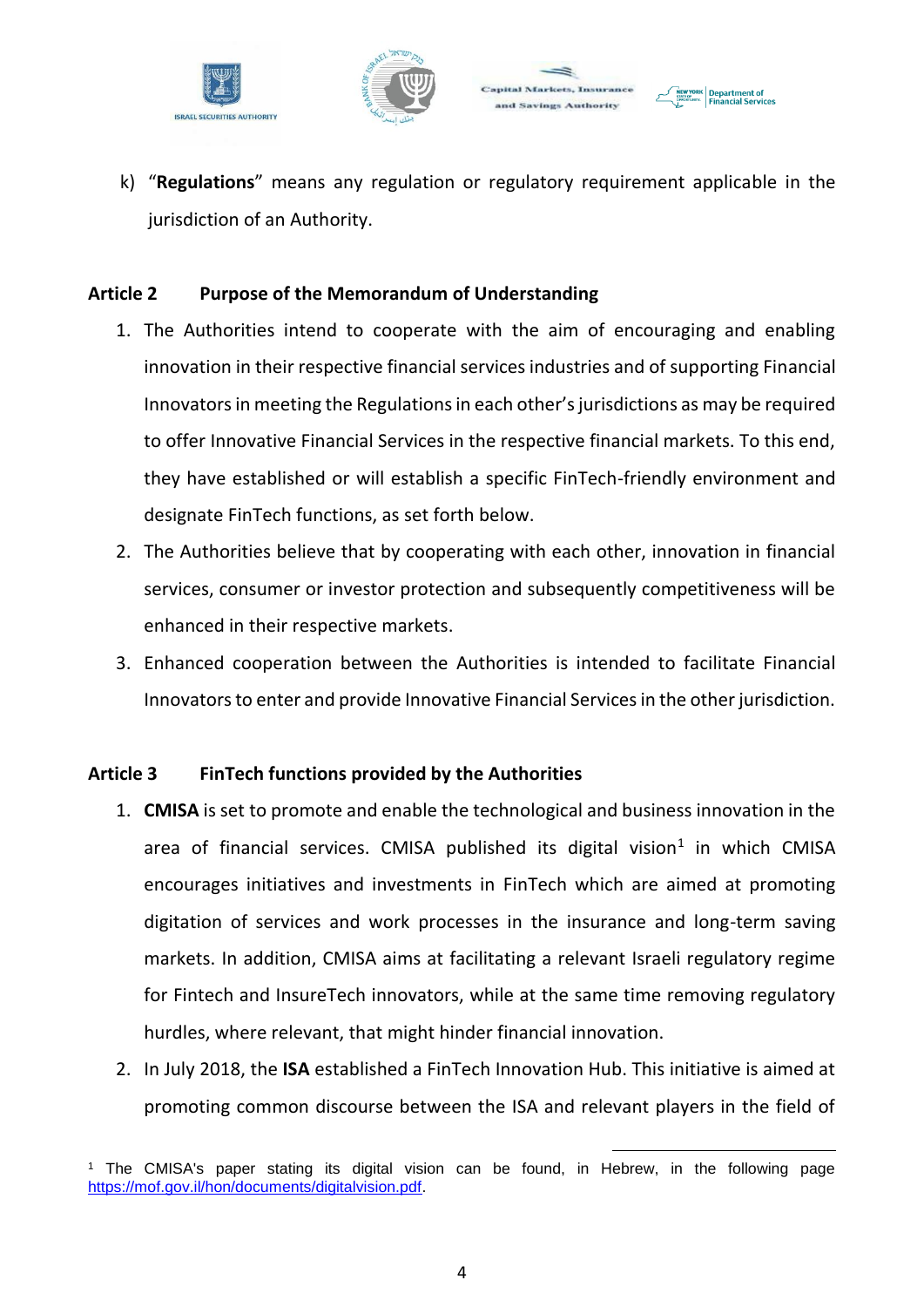





FinTech. The ISA is set to promote and enable the technological and business innovation in the area of financial services. The ISA aims at establishing trust and providing certainty to the FinTech industry and encourages market actors in the FinTech industry to contact its staff with the purpose of becoming familiar with the relevant regulatory framework and to examine any required adjustments to their activity, through guidance of the ISA's staff.

ISA regularly screens and reviews the relevant Israeli regulatory regimes applicable to Fintech and considers adjusting the Regulations, in different ways, including by way of interpretation, all for the purpose of enabling and promoting Fintech.

3. **The BSD, at the BOI**, encourages competitiveness and technological innovations in banking and financial services. The BSD conducts ongoing discussions with the banking system, credit-card companies and FinTech companies in order to understand the needs of the various players and adapt regulation to promote a digital financial system. The BSD promotes the removal of relevant regulatory hurdles and the establishment of regulatory principles to promote technological innovation, including leading the Open Banking project. These may enable the banking system to assimilate, either independently or through cooperation with FinTech companies, new technologies and innovation in the digital world of financial services, financial products and means of payment.

The BSD also established the Technology and Innovation Division to support the major technological and innovations taking place and those anticipated for the coming years. This Division also serves as a proactive and professional guide for the banks and the credit card companies in navigating those changes.

4. **The NYSDFS** regulates and supervises a wide variety of financial services institutions, including all New York state-chartered and state-licensed banking organizations, insurance companies, and other financial service providers such as money transmitters, licensed lenders, and check cashers. NYSDFS encourages financial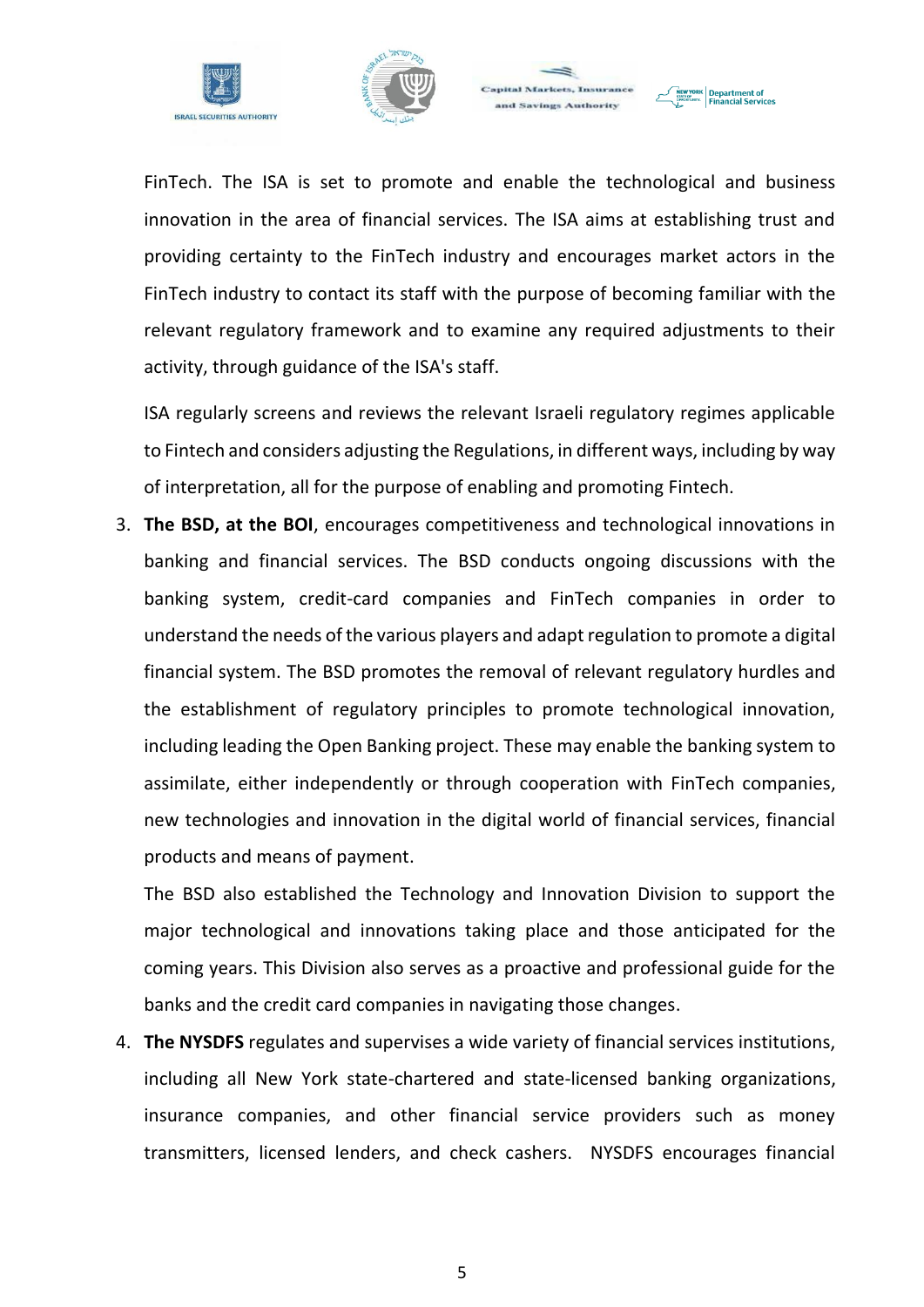



Department of



#### **Article 4 Principles for cooperation**

- 1. The Authorities agree to cooperate for the purpose and within the scope of this Memorandum of Understanding.
- 2. This Memorandum of Understanding is a statement of intent of the Authorities and accordingly does neither create any enforceable rights nor creates or intends to create any binding legal obligations, or to fetter the discretion of the Authorities in any way in the discharge of their functions. This Memorandum of Understanding is subject to the domestic laws and regulations of each Authority and does not modify or supersede any laws or regulatory requirements in force or applicable in the United States of America, New York State, or in Israel whether now existing or regulated in the future.
- 3. This Memorandum of Understanding is intended to complement, but not affect or alter the terms and conditions of any other multilateral or bilateral arrangements concluded between the Authorities or between the Authorities and third parties, or between the respective governments of both countries.

#### **Article 5 Scope of cooperation**

#### 5.1. Referral mechanism

a) The Authorities, through their Innovation Functions, may refer to each other Financial Innovators that would like to operate in the other Authority's jurisdiction upon the Financial Innovator's written request. Any such referral will be made subject to any applicable law.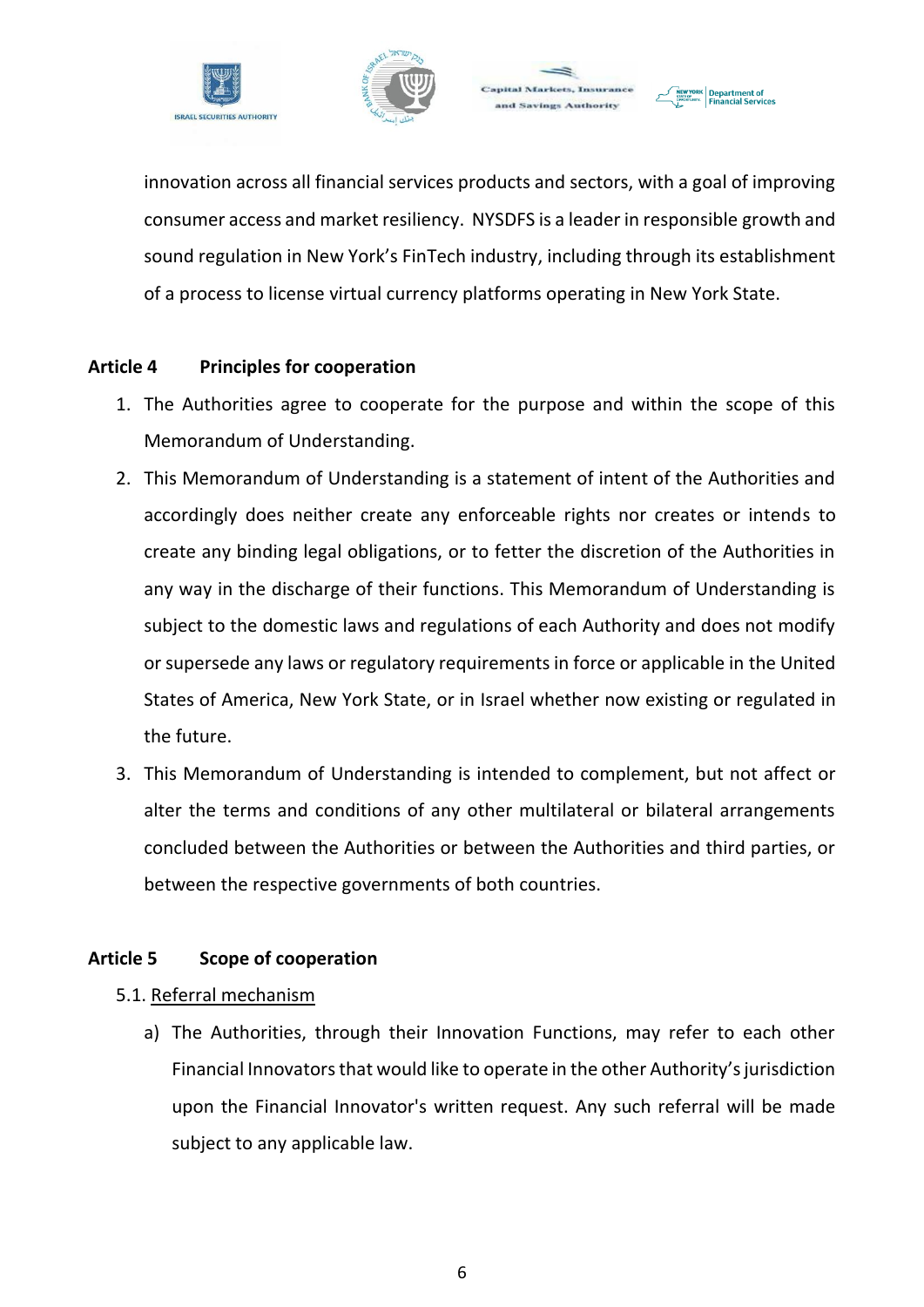



Department of



- c) Following the referral, the Receiving Authority's Innovation Function may offer support to the Financial Innovator in accordance with paragraph 5.3, if such support is deemed appropriate by the Receiving Authority and subject to the availability of resources.
- d) The Receiving Authority may receive additional information from the Financial Innovator prior to offering support in accordance with paragraph 5.3. This information may include information demonstrating that:
	- i) The Financial Innovator offers innovative financial products or services that benefit the consumer, investor and/or industry;
	- ii) The Financial Innovator conducted sufficient background research on Regulations of the Jurisdiction of the Receiving Authority that may apply to it.
- e) The Referring Authority acknowledges that a Financial Innovator benefiting from the Receiving Authority's Innovation Function's assistance during the pre-Authorisation phase may or may not meet the requirements for Authorisation by the Receiving Authority, and that in providing assistance through the Innovation Function, the Receiving Authority is not expressing an opinion about whether a Financial Innovator will ultimately meet the requirements for Authorisation in its jurisdiction.

#### 5.2*.* Information sharing

The Authorities intend, as appropriate, to exchange information about:

- a) Regulatory and policy issues on innovation in financial services;
- b) Emerging market trends and developments;
- c) Any other relevant issues on FinTech.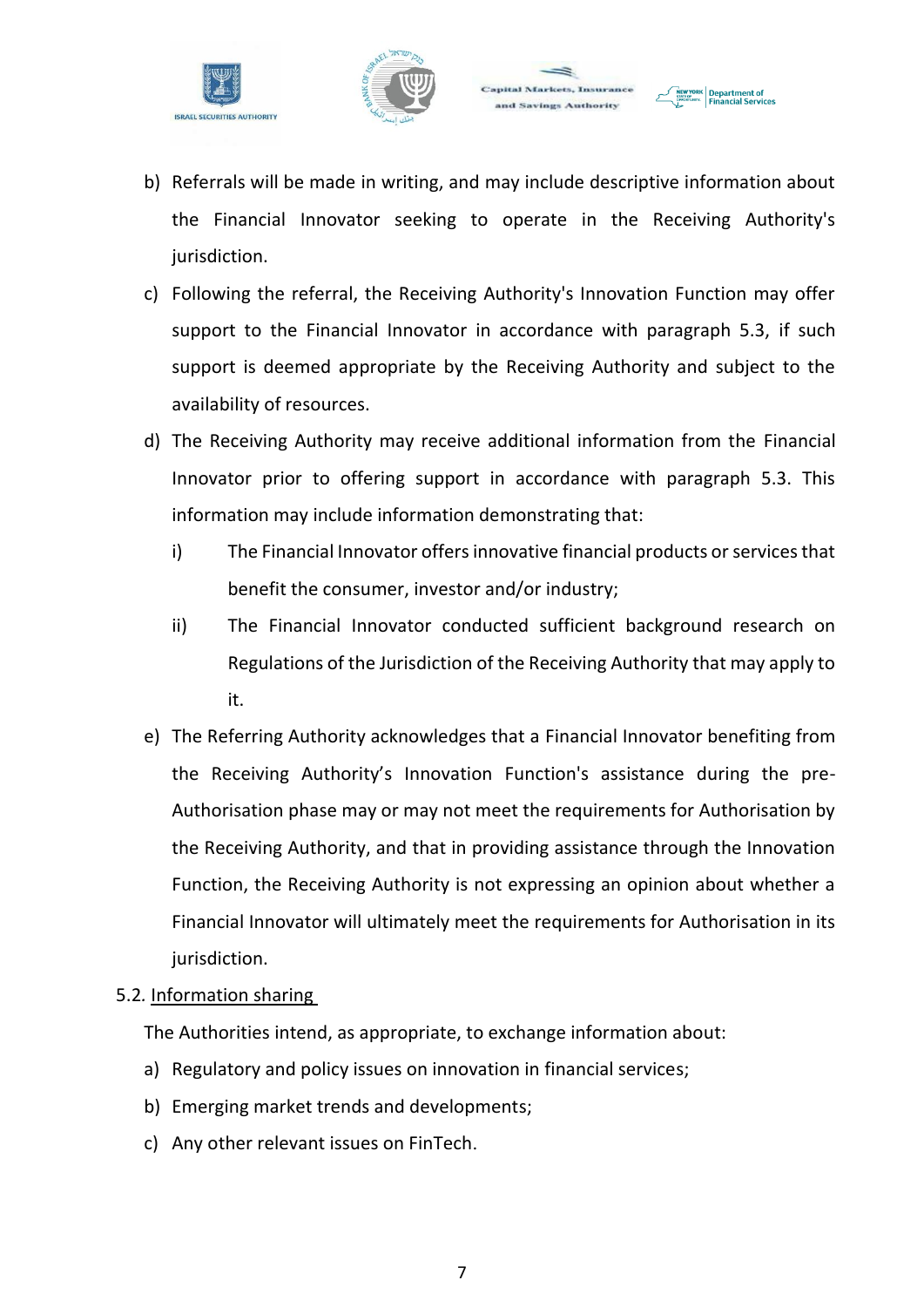





#### 5.3. Support to Financial Innovators

Each Authority will endeavor to provide Financial Innovators originating from the other jurisdiction with the same level of support that it provides to Financial Innovators originating from its own jurisdiction subject to availability of resources. The support offered by the Authorities to Financial Innovators includes:

- a) A contact person for Financial Innovators;
- b) Availability of information for Financial Innovators to understand the regulatory framework in the relevant Authority's jurisdiction, and how it applies to them;
- c) Assistance, which may be provided by the relevant Authority, subject to availability of resources, during the pre-Authorisation application phase to:
	- i) Describe the Authorisation application process and any relevant regulatory issues that the Financial Innovator has identified; and
	- ii) Help the Financial Innovator to understand the relevant Authority's regulatory regime and what it means for them.
- d) Support which may be provided by the relevant Authority within the powers of that Authority, during the Authorisation process, including the allocation of Authorisation staff to consider the application that are knowledgeable about financial innovation in their respective markets subject to availability of resources.
- 5.4*.* Dialogue on FinTech and Innovative Financial Services

Representatives of the Authorities intend to meet or hold conference calls, where necessary, to discuss issues of common interest and share their experience in FinTech and Innovative Financial Services.

Representatives of Financial Innovators may be invited to such meetings or conference calls provided all Authorities participating in the relevant discussion agree to the invitation being extended to the representatives of Financial Innovators.

5.5. Expertise sharing

Each Authority may allow its staff as appropriate, to give presentations and conduct training sessions for the other Authorities to share expertise and knowledge.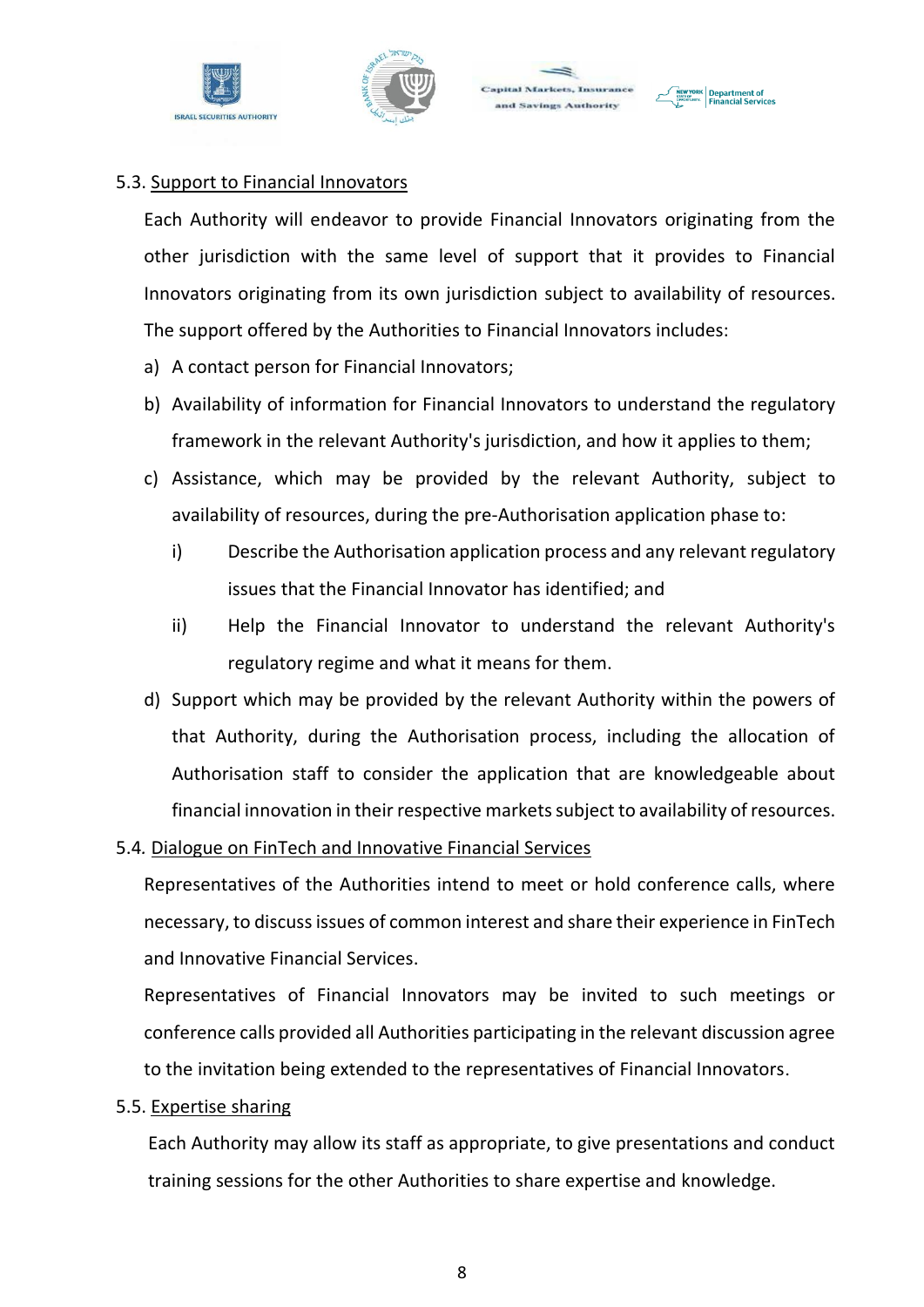





#### **Article 6 Permissible use of information and confidentiality**

- 1. The Authorities confirm that they and all persons dealing with, or having access to, Confidential Information are bound by the obligation of professional or official secrecy and will not disclose the Confidential Information to any third party.
- 2. Information about the Financial Innovator will only be disclosed and shared with the Authorities, if the Innovator consents to this in writing.
- 3. Notwithstanding anything to the contrary, transfer of Information about the Financial Innovator is subject to the provisions of any applicable law or any other arrangement between the Authorities from both jurisdictions.
- 4. The Authorities agree to use Confidential Information disclosed to it by the other Authorities only for the purposes for which the Confidential Information was disclosed.
- 5. If an Authority intends to use or disclose any Confidential Information provided to it by the other Authorities for purposes other than those for which such Confidential Information was provided, the Authority should seek prior written consent from the other Authorities, which provided the information.
- 6. Notwithstanding the above, If an Authority is required by law to disclose any Confidential Information provided to it by the other Authorities without obtaining prior written consent from the other Authorities, the Authority which is required to make the disclosure should notify the Authorities prior to complying with such a requirement or shortly after compliance as stated, in instances where such prior notice cannot be given, and should make its best efforts to protect confidentiality, use all reasonable legal means to resist disclosure and inform the other Authorities to the extent possible and without undue delay of the disclosure.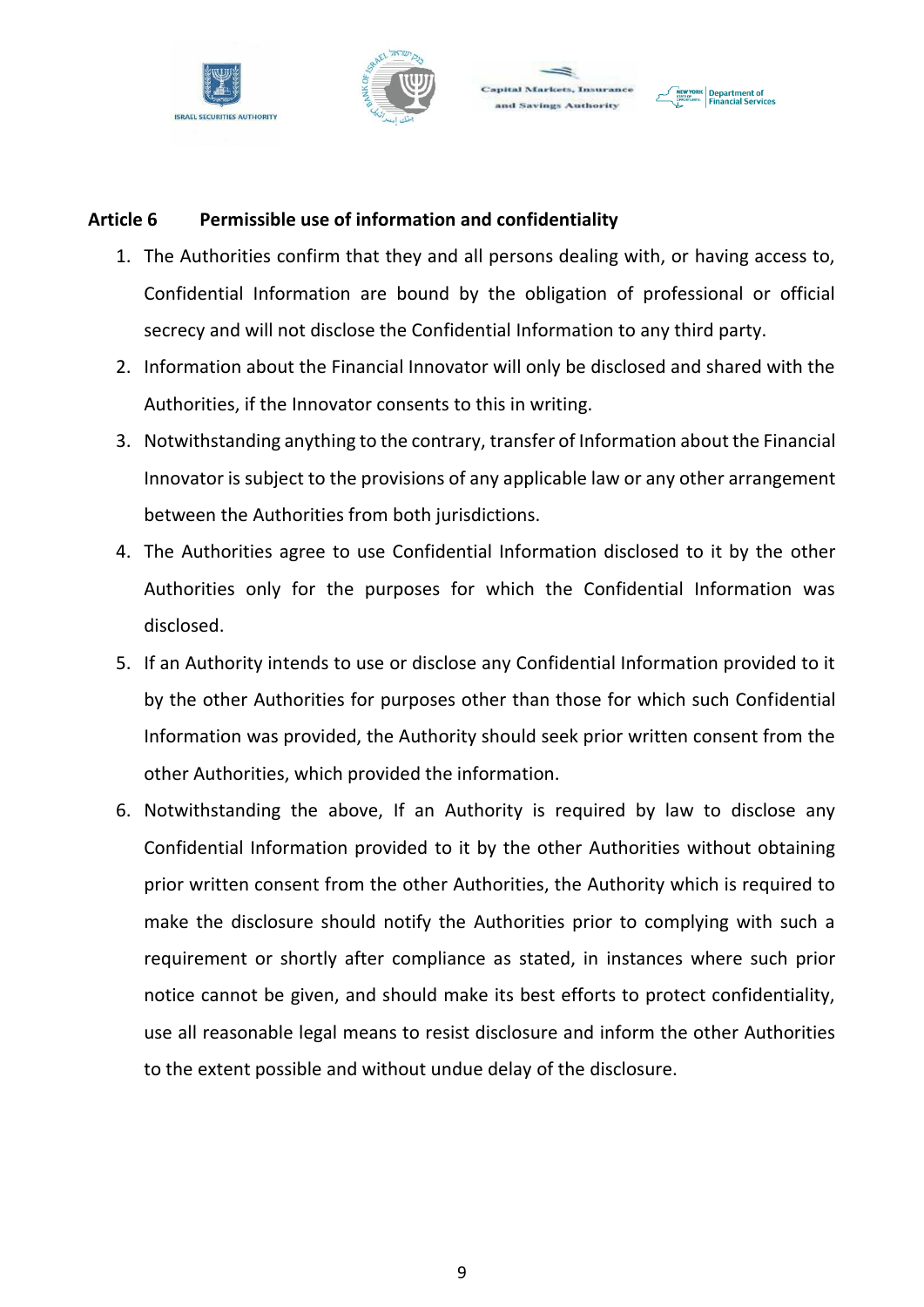





#### **Article 7 Contact points**

To facilitate cooperation under this Memorandum of Understanding, each Authority will designate a contact point as specified in Appendix A - which may be amended from time to time by an Authority by transmitting revised contact information in writing to the other Authorities.

#### **Article 8 Entry into effect, modification and termination**

- 1. This Memorandum of Understanding will enter into effect on the date of its signature by all Authorities.
- 2. The Authorities will review the impact of this Memorandum of Understanding and update its terms if necessary.
- 3. This Memorandum of Understanding may be modified in writing if all the Authorities agree in writing to do so.
- 4. Any Authority may terminate the Memorandum of Understanding by giving 30 days' advance written notice to the other Authorities.
- 5. In the event of termination of this Memorandum of Understanding by one or more Authorities, the Memorandum of Understanding will still have effect on the remaining Authorities.
- 6. In the event of termination, Confidential Information obtained under this Memorandum of Understanding will continue to be treated in accordance with Article 6.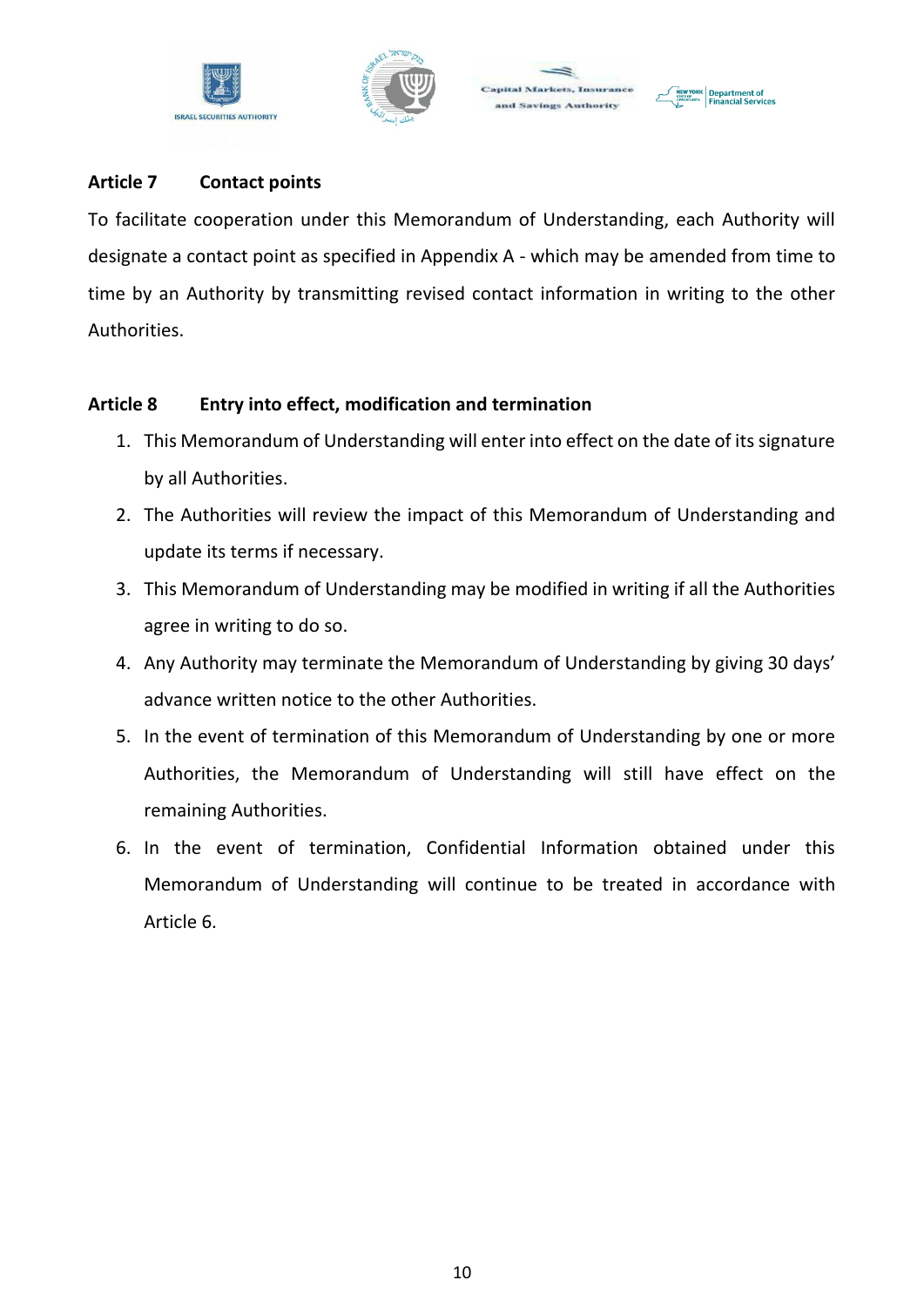





#### **Executed by the Authorities:**

**For CMISA (Israel) For ISA (Israel)**

Moshe Bareket **Anat Guetta** Anat Guetta

Director General Chairwoman

Israel Capital Markets, Insurance and Savings Authority **Interpolation** Israel Securities Authority

edva Be

Hedva Ber Linda A. Lacewell

Date: 27 June 2019 Date: 30 June 2019

## **For BOI (Israel) For NYSDFS (New York State)**

Inda a Sacewell

Supervisor of Banks Superintendent of Financial Services Bank of Israel **Bank of Israel** Department of Financial Services

Date:  $27$  June  $10^{9}$  Date: 6/26/2019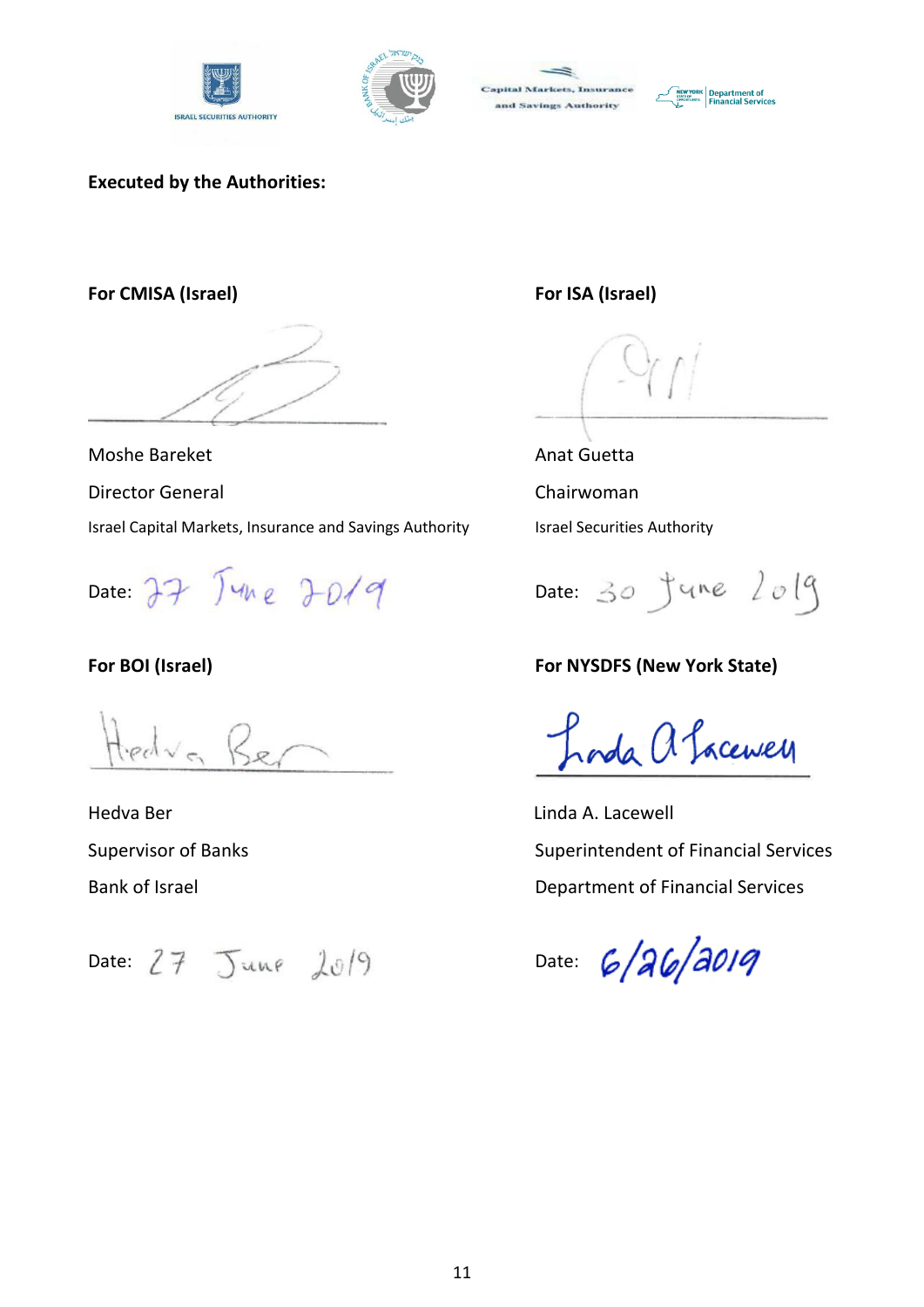





## **Appendix 1: Contact Details**

### **ISA**

International Affairs Department

Israel Securities Authority

Kanfei Nesharim 22

JERUSALEM

ISRAEL

Email: international@isa.gov.il Tel: + 972 3 7109854

## **CMISA**

Information Technology Department Capital Markets, Insurance and Savings Authority Am V'Olamo 4 JERUSALEM ISRAEL

Email: elito@mof.gov.il

Tel: + 972 2 621 14 30